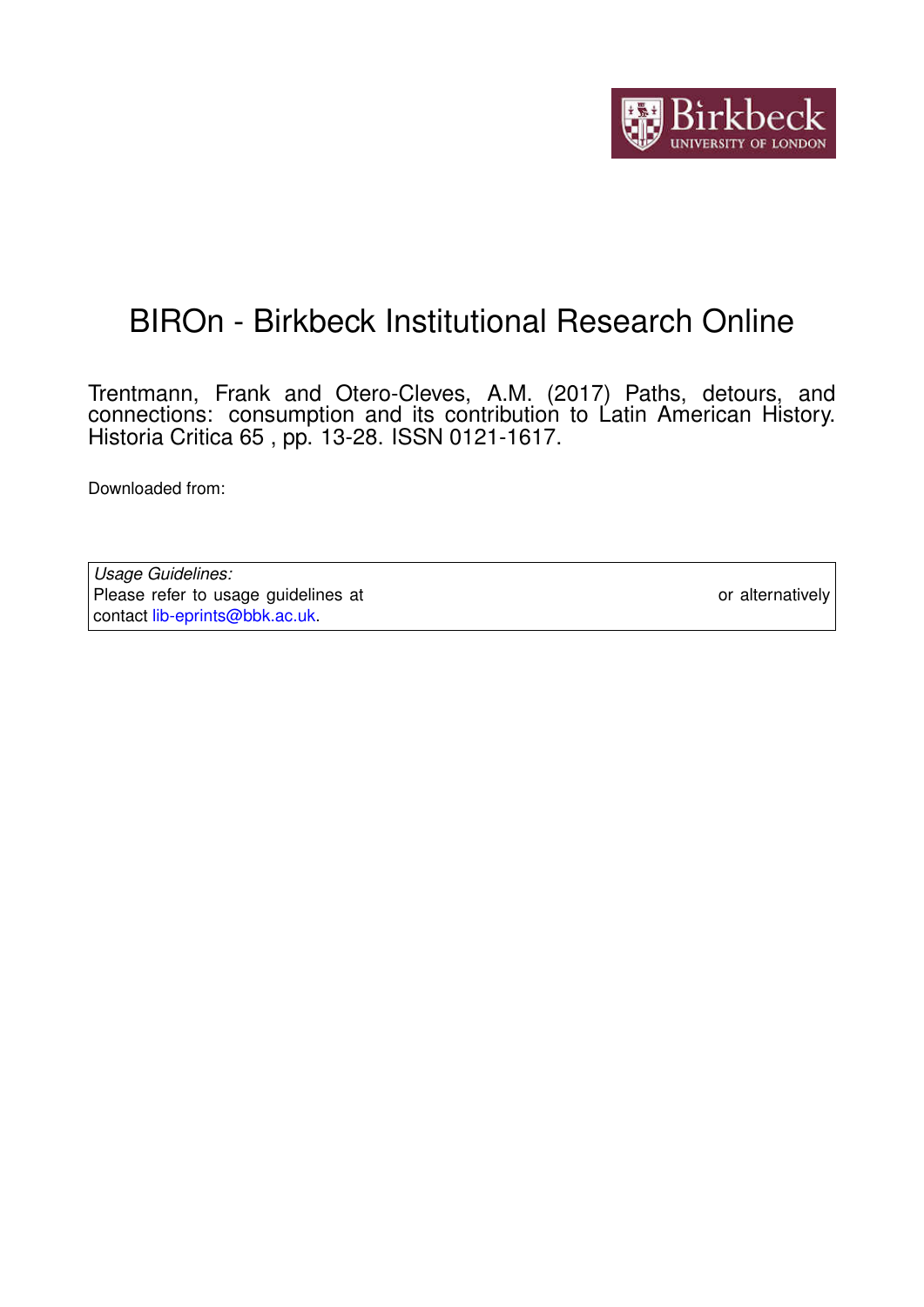## **Presentation.** *Paths, Detours, and Connections:* **Consumption and Its Contribution to Latin American History**

Frank Trentmann *University of London, United Kingdom* Ana María Otero-Cleves *Universidad de los Andes, Colombia*

**doi: dx.doi.org/10.7440/histcrit65.2017.01**

**Cómo citar:** Frank Trentmann y Ana María Otero-Cleves. "Presentation. *Paths, Detours, and Connections:* Consumption and Its Contribution to Latin American History*". Historia Crítica* n. ° 65 (2017): 13-28, doi: dx.doi.org/10.7440/ histcrit65.2017.01

**Abstract:** Despite the increase and variety of historical literature in the region in the last decades, the history of consumption, as a proper area of study, has received only modest scholarly attention from Latin American historians. With the aim of contributing to the emerging literature on the subject, this essay illustrates the relevance of studies on the history of consumption for a better and novel understanding of Latin America's social, economic, and cultural past. It does this: 1) by revisiting the lessons learned from the first debates in the historical literature on consumption; 2) by examining recent developments in the history of consumption in Latin America, and; 3) by identifying future challenges for consumption studies.

**Keywords:** *consumption, historiography, Latin America (Thesaurus); consumer society (Author).*

## **Presentación.** *Caminos, desvíos y conexiones:* **el consumo y su contribución a la Historia de América Latina**

**Resumen:** A pesar del incremento de la literatura histórica de América Latina en las últimas décadas, la historia del consumo, como área de estudio, ha recibido poca atención por parte de historiadores de la región. Con el objeto de contribuir a la literatura emergente sobre el tema, este ensayo busca ilustrar la relevancia de los estudios del consumo para una mejor y novedosa comprensión de los procesos sociales, económicos y culturales de historia de América Latina. Lo anterior: 1) revisando las lecciones aprendidas de los primeros debates de la literatura histórica sobre el consume; 2) examinando los recientes estudios históricos sobre el consumo en América Latina; e 3) identificando los desafíos de los historiadores de hoy.

**Palabras claves:** *consumo, historiografía, America Latina (Thesaurus); sociedad de consumo (Autor).*

## **Presentacão.** *Caminhos, desvios e conexões:* **o consumo e sua contribuição para a História da América Latina**

**Resumo:** A pesar do aumento da literatura histórica da América Latina nas últimas décadas, a história do consumo, como área de estudo, vem recebendo pouca atenção dos historiadores da região. Com o objetivo de contribuir para a literatura emergente sobre o tema, este ensaio procura ilustrar a relevância dos estudos do consumo para uma melhor e inovadora compreensão dos processos sociais, econômicos e culturais da história da América Latina. Isso será feito por meio: 1) da revisão das lições aprendidas dos primeiros debates de literatura histórica sobre o consumo; da 2) análise dos recentes estudos históricos sobre o consumo na América Latina; e da 3) identificação dos desafios dos historiadores de hoje.

**Palavras-chaves:** *América Latina, consumo, historiografia, sociedade de consumo (Thesaurus).*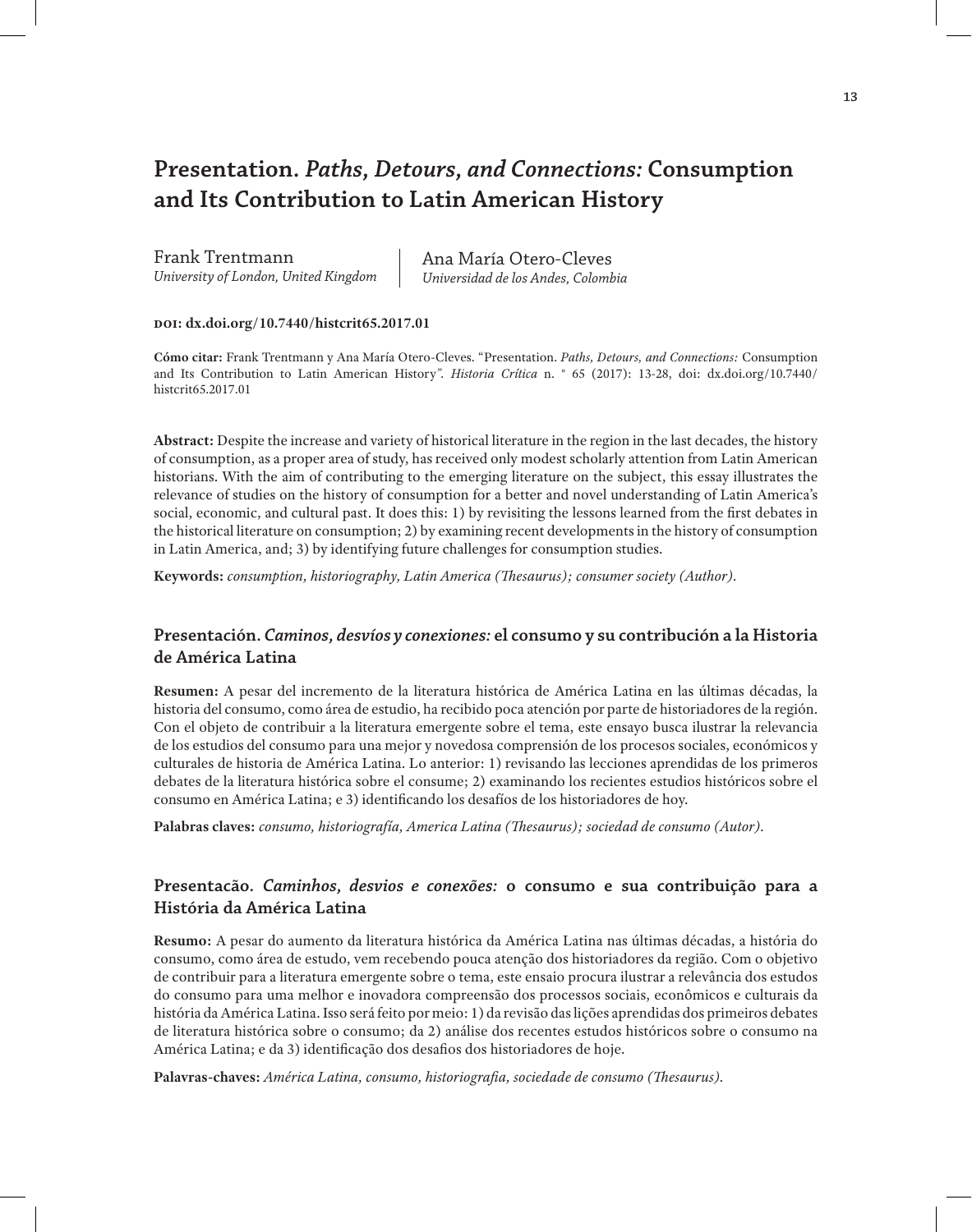**14** Presentation. *Paths*, *Detours, and Connections:* Consumption and Its Contribution to Latin American History Frank Trentmann | Ana María Otero-Cleves

## **Introduction**

The decades since the 1980s have witnessed an unprecedented surge in new topics of research on Latin American history.<sup>1</sup> The democratic transition of the region in the last twenty years of the twentieth century, the increase of postgraduate programs in the social sciences in Latin America in the last four decades, and the diversification of academia with the rise of new fields of specializations are some of the reasons that explain this transformation. Despite the growth and variety of historical literature on the region, the history of consumption has received modest scholarly attention by Latin American historians.<sup>2</sup> The aim of the essay is to contribute to this emerging literature by illustrating the relevance of consumption studies for a new and better understanding of Latin America's social, economic and cultural past.

We wish, therefore, to highlight the most exciting routes that scholars of Latin America can navigate by studying men and women's desire, acquisition, use, and disposal of goods and services from an historical perspective. Equally, we wish to show how research on consumption could benefit from the questions posed by existing studies of Latin American societies. In the following pages, we (1) revisit the lessons learned from the initial debates in the historical literature on consumption, (2) examine recent developments in the history of consumption in Latin America, and (3) identify some of the challenges that lie ahead for historians of consumption.3

## *Historiographical debates:* **Lessons learned from the first historical literature on consumption**

Consumption has been central to debates over the nature of modernity, capitalism and contemporary culture. Not surprisingly it has also been the subject of major scholarly attention since the end of the nineteenth century. For Werner Sombart, Emile Durkheim, and Thorstein Veblen consumption was a critical force behind modern capitalism and the social structures produced by it.4 By 1940s scholars of the Frankfurt School of social research, Theodor Adorno and Max Horkheimer, drawing on Marxist theories of alienation in the workplace, saw the consumer as a passive individual subjected to mass-production industries, marketing and advertising.<sup>5</sup> Although

<sup>1</sup> *The Oxford Handbook of Latin American History* (Oxford: Oxford University Press, 2012).

<sup>2</sup> On this, see Fernando Rocchi, "Consumption in Latin America." *Oxford Handbooks Online* (2017): s/p. doi: dx.doi.org/10.1093/oxfordhb/9780199935369.013.14

<sup>3</sup> See also Frank Trentmann, Introduction to *The Oxford Handbook of the History of Consumption* (Oxford: Oxford University Press, 2013), 1-22, and at length, Frank Trentmann, *Empire of Things: How We Became a World of Consumers, from the Fifteenth Century to the Twenty-First* (London: Allen Lane, 2016).

<sup>4</sup> Werner Sombart, *Luxury and Capitalism* (Ann Arbor: University of Michigan Press, 1967); Emile Durkheim, *The Elementary Forms of Religious Life* (New York: Free, 1996), and Thorstein Veblen, *The Theory of the Leisure Class* (New York: Penguin Books, 1994). See also: Colin Campbell, "The Sociology of Consumption," in *Acknowledging Consumption: A Review of New Studies*, edited by Daniel Miller (London: Routledge, 1996), 95-124.

<sup>5</sup> Max Horkheimer and Theodor Adorno, "The Culture Industry: Enlightenment as Mass Deceptions," in *Dialectic of Enlightenment: Philosophical Fragments* (Stanford: Stanford University Press, 2002), 41-72.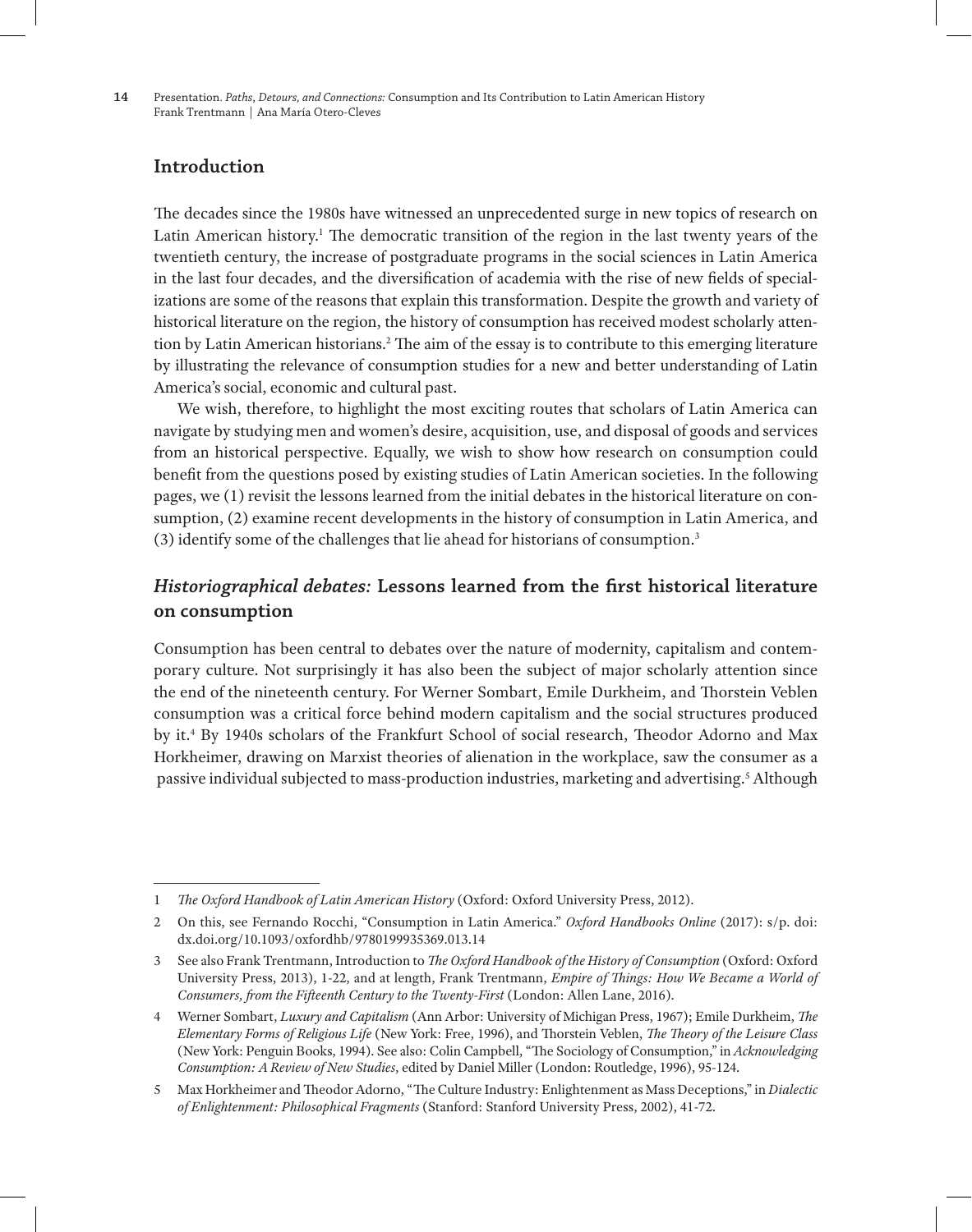in the 1960s some scholars —notably W.W.  $\text{Rostow}^6$ — celebrated consumption for promoting choice and liberty, strong critiques persisted. Vance Packard and Herbert Marcuse proclaimed that consumerism was a form of social control.7 Meanwhile Jean Baudrillard argued that the consumer society was a semiotic and totalizing system and consumption, a "systematic act of the manipulation of signs".8 Although by the 1970s a more positive view of consumption was taking place in the social sciences —particularly in anthropology and cultural studies— historians had yet to integrate consumption into their research agenda.<sup>9</sup>

It was not until 1980s that historians turned their attention to the history of consumption. This new scholarship, which approached the subject in a more nuanced and often positive light, had two points of departure. One, looked for the "birth" of the consumer society in eighteenth-century England; the other, focused on "mass consumption" and modern retailing since the late nineteenth and early twentieth century in Europe and North America.10 The first project was launched by Neil McKendrick, John Brewer, and J.H. Plumb with their book on *The Birth of a Consumer Society* (1982), which argued that a consumer revolution took place in eighteenth-century England. 11 Historians then centred their attention on when and why a growing proportion of the population was eager and free to consume new "necessities." Their concern was not by any means solely or primarily quantitative. Changes in consumption patterns were studied to figure out not only how many commodities were being consumed but by whom, when and why.

These historians' search for the origins of a consumer society was part of a wider debate over the origins of industrial capitalism. By endorsing the market as the prime motor of economic development, historians sought to offer as counterweight to the supply-side analysis of eighteenth-century economic growth that so far explained the Industrial Revolution.12 The new lines of inquiry were well represented in the publication in the late 1980s and early 1990s of studies such as Lorna Weatherill's *Consumer Behaviour and Material Culture in Britain* (1988), Jean-Christophe Agnew's *Worlds Apart: The Market and the Theatre in Anglo American Thought 1550-1750* (1986), Carole Shammas's *The Pre-industrial Consumer in England and America*

<sup>6</sup> W. W. Rostow, *The Process of Economic Growth* (Oxford: Clarendon Press, 1953).

<sup>7</sup> Vance Packard, *The Hidden Persuaders* (London: Penguin, 1957) and Herbert Marcuse, *One Dimensional Man. Studies in the Ideology of Advanced Industrial Society* (London: Routledge & K. Paul, 1964).

<sup>8</sup> Jean Baudrillard, *Selected Writings* (Stanford: Stanford University Press, 2001), 25.

<sup>9</sup> Great examples of this contribution are Mary Douglas and Baron Isherwood, *The World of Goods: Towards an Anthropology of Consumption* (London: Lane, 1978) and Dick Hebdige, *Subculture: The Meaning of Style* (London/New York: Routledge, 1979).

<sup>10</sup> John Brewer, "The Error of Our Ways: Historians and the Birth of Consumer Society" (www.consume.bbk. ac.uk, Working Paper No. 012), June 2004.

<sup>11</sup> Neil McKendrick, John Brewer and J.H. Plumb, *The Birth of a Consumer Society: The Commercialization of Eighteenth-Century England* (Bloomington: Indiana University Press, 1982).

<sup>12</sup> Jean-Christophe Agnew, "Coming up for air: consumer culture in historical perspective," in *Consumption and the World of Goods*, edited by John Brewer and Roy Porter (London: Routledge, 1993), 19-39.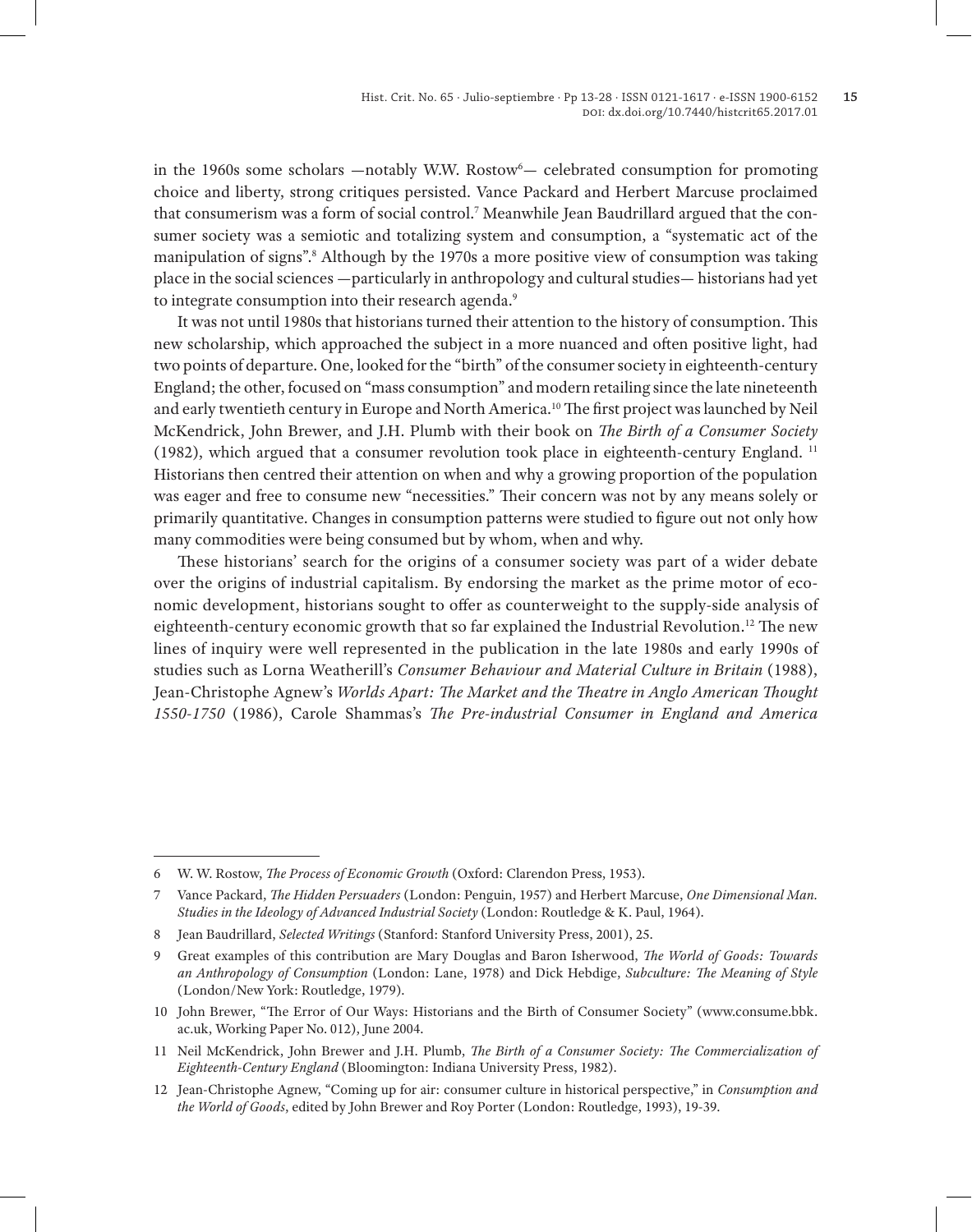(1990), and T. H. Breen's influential articles about American and the consumer revolutions of the late eighteenth century.<sup>13</sup>

On the other side of the spectrum were historians concerned with mass consumption and the diffusion of "consumerism."14 Scholars within this group explored the liberating and oppressive aspects of consumption practices and spaces and questioned, in particular, the impact of commercial culture on notions of femininity and masculinity. The methodological antecedents of this line of inquiry were closer, however, to social history and gender studies<sup>15</sup> than to anthropological studies of exchange and theories of culture adopted by the historians of seventeenth and eighteenth-century Britain mentioned above.16

Although these studies' focus on "mass consumption" was different from those searching for the "birth of the consumer society," they were also interested in understanding the consolidation of the modern consumer society, especially through the emergence of retailing and the department store. Richard Wightman Fox and T. J. Jackson Lears' seminal volume *The Culture of Consumption*   $(1983)^{17}$  tried to show how consumption became a hegemonic "way of seeing" —echoing Antonio Gramsci— and to invite historians to look at the powerful individuals and institutions responsible for conceiving and enforcing it. Not surprisingly the emphasis here was on advertising, the development of mass-market magazines and the industrialization of space.18 Other works followed their lead, including, most notably, Roland Marchand, *Advertising the American Dream: Making Way for Modernity, 1920-1940* (1985), Jackson Lears, *Fables of Abundance: A Cultural History of Advertising in America* (1994) and Pamela Walker Laird, *Advertising Progress: American Business and the Rise of Consumer Marketing* (1998).19

Research that followed either of these two approaches to consumption undoubtedly enriched historians' knowledge of the material conditions of past societies, the dynamics of marketing and

- 15 A partial exception was historians of advertising who drew on cultural analysis.
- 16 Douglas and Isherwood, *The World of Goods.*

18 For a comprehensive exploration of this literature see Lawrence B. Glickman, "Bibliographical Essay," in *Consumer Society in American History: a Reader* (Ithaca: Cornell University Press, 2005), 399-414.

<sup>13</sup> Lorna Weatherill, *Consumer Behaviour and Material Culture in Britain, 1660-1970* (London: Routledge, 1988); Jean-Christophe Agnew, *Worlds Apart: The Market and the Theatre in Anglo American Thought, 1550–1750* (Cambridge: Cambridge University Press, 1986); Carole Shammas, *The Pre-Industrial Consumer in England and America* (Oxford: Clarendon Press, 1990), and T. H. Breen's two influential articles, "An Empire of Goods: The Anglicization of Colonial America, 1690-1776." *Journal of British Studies* 25, n. ° 4 (1986): 467-99 and "'Baubles of Britain': The American and Consumer Revolutions of the Eighteenth Century." *Past and Present* n. ° 119 (1988): 73-104. Also see T.H. Breen, *The Marketplace of Revolution: How Consumer Politics shaped American Independence* (New York: Oxford University Press, 2004).

<sup>14</sup> Amongst many works on this subject see Erika Diane Rappaport, *Shopping for Pleasure: Women in the Making of London's West End* (Chichester: Princeton University Press, 2001), and Gary S. Cross and John K. Walton, *The Playful Crowd: Pleasure Places in the Twentieth Century* (New York: Columbia University Press, 2005).

<sup>17</sup> Richard Wightman Fox and T. J. Jackson Lears, *The Culture of Consumption: Critical Essays in American History, 1880-1980* (New York: Pantheon Books, 1983).

<sup>19</sup> Roland Marchand, *Advertising the American Dream: Making Way for Modernity, 1920-1940* (Berkeley: University of California Press, 1985), Jackson Lears, *Fables of Abundance: A Cultural History of Advertising in America* (New York: Basic Boock, 1994), and Pamela Walker Laird, *Advertising Progress: American Business and the Rise of Consumer Marketing* (Baltimore: The Johns Hopkins University Press, 1998).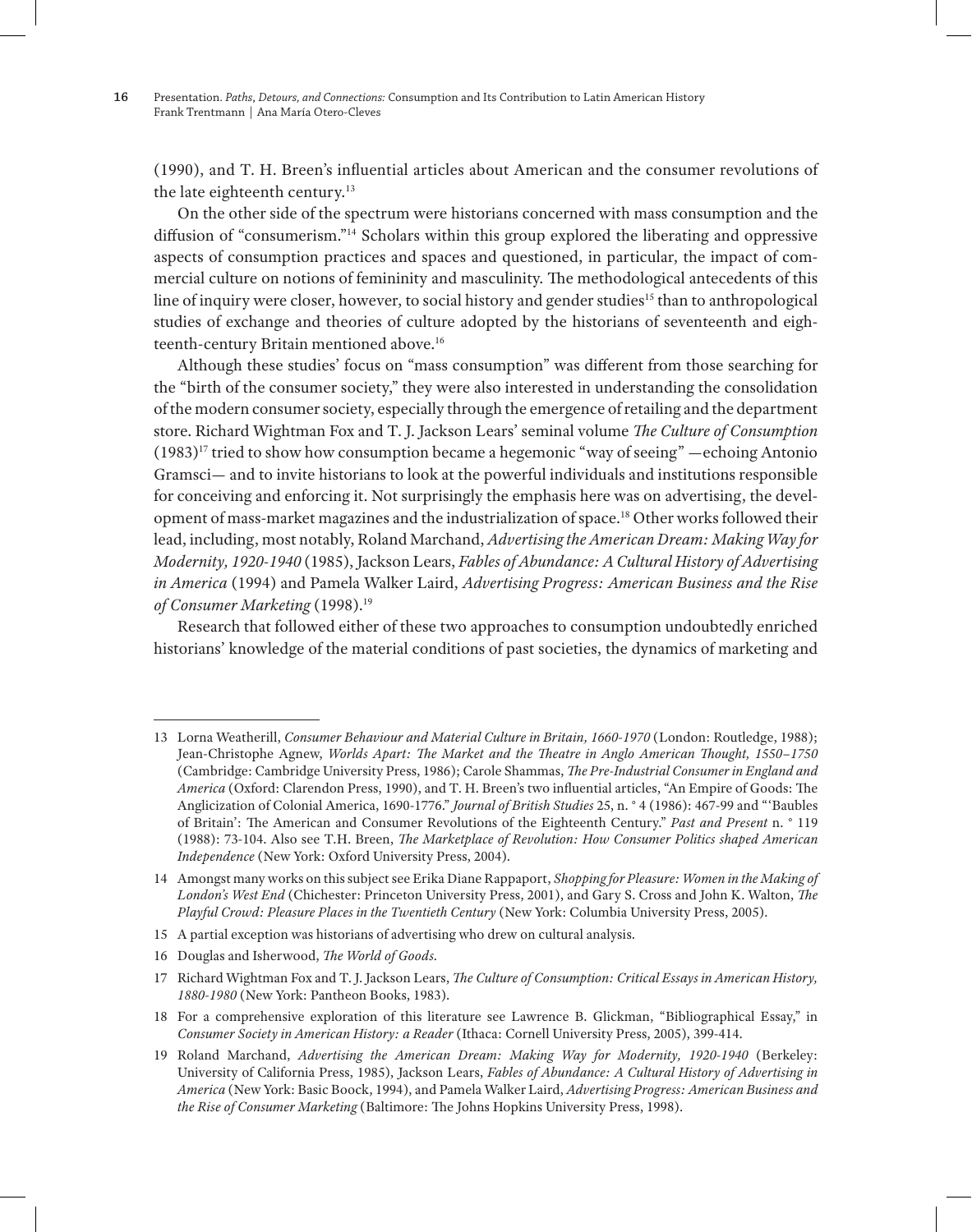retailing the importance of the "luxury debates,"20 and above all, the extent to which the greater circulation of goods enabled the middle class to shape their social identity.21 Still, as Brewer, Ben Fine and Frank Trentmann have pointed out, both projects also had major limitations.<sup>22</sup>

Regardless of their point of departure, historians of consumption tended to emphasise different aspects of "modernity". While some stressed processes of modernization —such as industrialization and urbanization—others explored the development of the modern self. This meant that dynamics of consumption were measured against scholars' quite different criteria and definitions of modernity, that were often based on an idealised divide between the "traditional consumer" and the "modern consumer", with the latter associated with individualism and the former with reciprocity.23 Inevitably, historians were constantly pushing back the "birth" of the consumer society; the moment "modern" practices of consumption came to light.<sup>24</sup>

This fixation on pinpointing the "modern" birth of the subject had major implications for how historians understood consumption. Since the focus was on commercialization, it limited historians' awareness of the complexity and diversity of consumption practices and neglected many forms, places and meanings of consumption. It left research open to the charge of over-emphasizing practices that looked modern, and overlooking those that were seen to be traditional —such as barter, street markets and peddlers. It also tended to ignore the coexistence of both forms of exchange in the same place and time. Furthermore, since both 1980s projects were strongly influenced, in one way or another, by the American model of the post war "affluent society," research on the consumer society in the past thus took place in an interpretative framework in which the United States was the model and telos of contemporary developments. Therefore, studies of the second half of the twentieth century focused on the export of the American model to Europe and other regions of the world.

24 For instance, Christopher Dyer, *An age of transition? Economy and Society in England in the Later Middle Ages* (Oxford: Oxford University Press, 2005).

<sup>20</sup> Maxine Berg, *Luxury and Pleasure in Eighteenth-century Britain* (Oxford: Oxford University Press, 2010).

<sup>21</sup> Historians' growing interest in the history of consumption was consolidated in the publication of the three linked volumes that resulted from the project "Culture and Consumption in the Seventeenth and Eighteenth Century" (1989- 91). The first volume published was John Brewer and Roy Porter's *Consumption and the World of Goods* (London: Routledge, 1993) that served as evidence of the extent to which historians had embraced studies of consumption. A good share of the contributors overturned many of the assumptions that ran through Neil McKendrick, John Brewer, and J.H. Plumb, *The Birth of the Consumer Society* (Bloomington: Indiana University Press, 1982). Jean-Christopher Agnew and Colin Campbell argued that the rise of consumerism in the eighteenth century could not be explained simply in terms of social emulation or greater purchasing power. Lorna Weatherill's essay raised questions as to how legitimate it was to speak of a consumer revolution at all at this stage in time, while John Styles cautioned historians about the use of terms such as "mass consumption'" and "consumer society'" in eighteenth-century studies.

<sup>22</sup> Amongst many of the strong criticisms of McKendrick's thesis see: Ben Fine and Ellen Leopold, "Consumerism and the Industrial Revolution." *Social History* 15, n. ° 2 (1990): 151-79. doi: dx.doi.org/10.1080/03071029008567764. See also Brewer's, "The Error of our Ways."

<sup>23</sup> Arjun Appadurai had stressed the problem with these conceptual divisions a few decades earlier in his work *The Social Life of Things*: *Commodities in Cultural Perspective* (Cambridge: Cambridge University Press, 1986). In the introduction to that work, Appadurai urged scholars to reconsider the dual division between pre-capitalist and capitalist modes of production and consumption in their analyses, since such dualism entailed the schematic idea of a calculating Western individual on the one hand, and a gift-giving, cooperative non-Western individual on the other. Indeed, the picture was much more complex than that because, as Appadurai and others before him insisted, it is possible for "modern" and "traditional" traits to coexist in any given society. The meaning of a commodity and the cultural value of its exchange will thus depend on the type of object being exchanged, the people that exchange it, and the reasons why they decide to do so.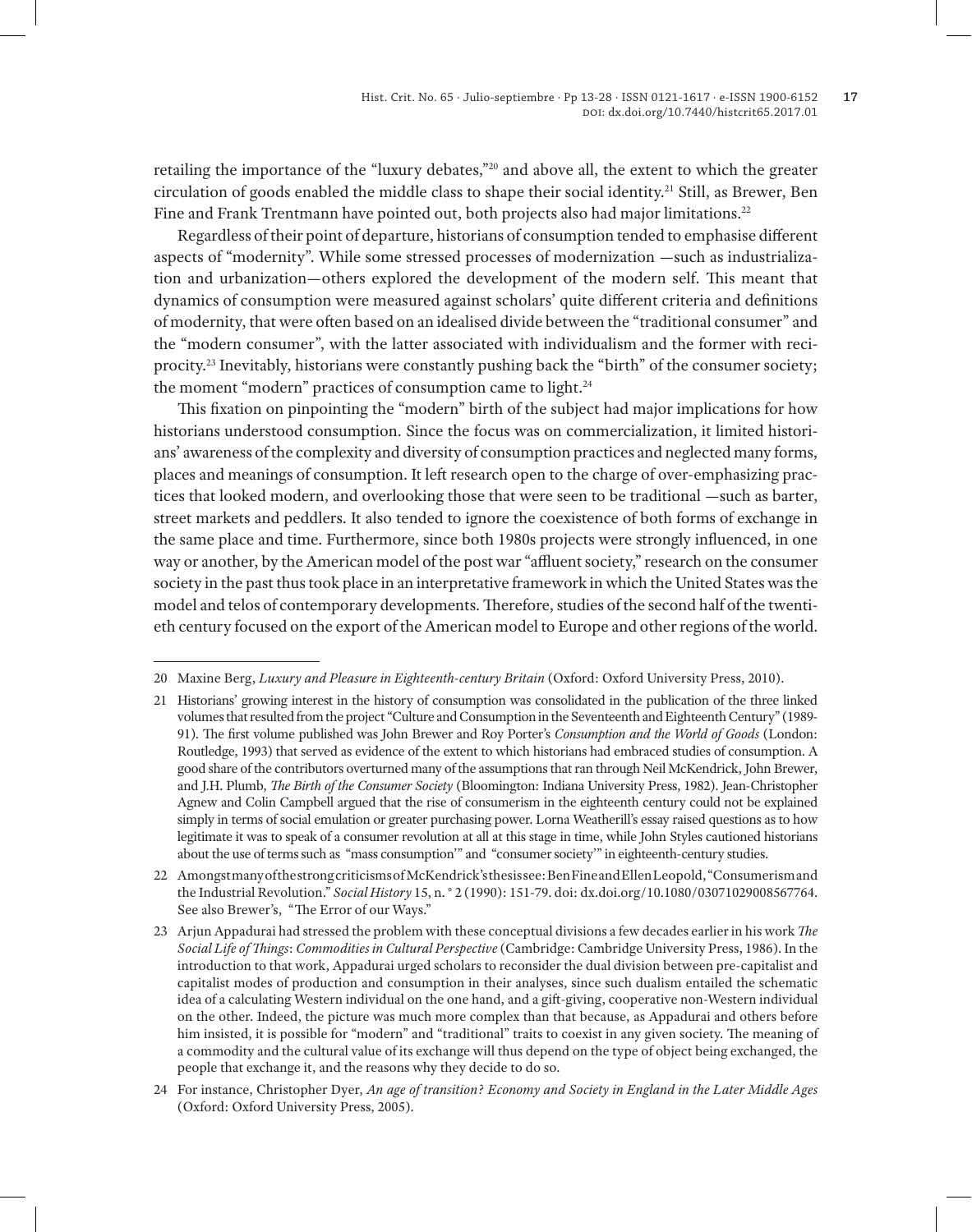Such a focus ignored the parallel development of indigenous consumer cultures in other parts of the globe. With some exceptions —this perspective is still prevalent today.25

The critique of the first wave of historical studies of consumption had important implications for studies outside the "West." As Craig Clunas, an art historian specialising on China's material culture noted, the "world" of goods that the historical literature on eighteenth-century consumption was dealing with was a rather European or imperial British sphere of goods, and not a global one.<sup>26</sup> This Western perception undermined the applicability of the history of consumption for students of other regions. The criticism here was not that historians were interested in the West, but that if they wanted to claim anything "specifically western" in their studies, they ought to look outside the West to make such a claim —as Peter Burke stressed.27 The lack of historical attention to other regions was also criticised by anthropologists working on studies of cross-cultural consumption, who complained about the "little serious attention paid to the construction and reconstruction of culture through consumption outside of 'Western history,' such as in colonial Africa or in the recent history of Latin America".<sup>28</sup>

Several lessons emerged from the critique of this early wave of historical consumption studies. First, the search for the "birth" of the consumer society became a sterile pursuit. Since it rested on a linear narrative that assumed an almost inevitable transformation of western —and non-western societies into consumer societies, it tended to obscure the complexity and diversity of experiences of consumption. The growing recognition of the symbolic, social and creative character of consumption played a fundamental role in the greater recognition of such diversity. A second lesson was that historians have come to acknowledge that there is no such thing as an individual, self-sufficient "modern consumer," nor a "traditional consumer" incapable of satisfying its own selfish needs. Various social and political processes are interwoven in every type of consumption practice in "modern" as well as "pre-modern" times. People have and continue to consume for a variety of reasons: to show their place in society, to meet their own needs, build social relationships, or to reinforce individual and collective identities.<sup>29</sup> Historians today are increasingly aware that sharp divisions between types of consumers obstruct their ability to understand the variety of consumer practices and cultural and social motives of consumption.

<sup>25</sup> Frank Trentmann, "Crossing Divides: Consumption and globalization in history." *Journal of Consumer Culture* 9, n.° 2 (2009): 187-220. For recent historiography that follows American influences in one direction see, for instance, Victoria De Grazia, *Irresistible Empire: America's Advance through Twentieth-century Europe* (London: The Belknap Press of Harvard University Press, 2006).

<sup>26</sup> Craig Clunas, "Modernity Global and Local: Consumption and the Rise of the West." *American Historical Review* 104, n.° 5 (1999): 1503, doi: doi.dox.org/10.2307/2649347

<sup>27</sup> Peter Burke, "'Res et verba': Conspicuous Consumption in the Early Modern World," in *Consumption and the World of Goods*, edited by John Brewer and Roy Porter (London: Routledge, 1993), 163.

<sup>28</sup> David Howes, "Introduction: Commodities and Cultural Borders," in *Cross-Cultural Consumption: Global Markets, Local Realities*, edited by David Howes (London: Routledge, 1996), 9.

<sup>29</sup> Various methodological approaches have served historians to understand the motivation of individuals and the needs for consumption. For consumption, status and social stratification, see: Veblen, *The Theory of the Lesiure Class,* and Pierre Bourdieu, *Distinction: A Social Critique of the Judgement of Taste* (Cambridge: Harvard University Press, 1984). For the social and cultural meanings of exchange see Douglas and Isherwood, *The World of Goods*, and Appadurai, *The Social Life of Things*.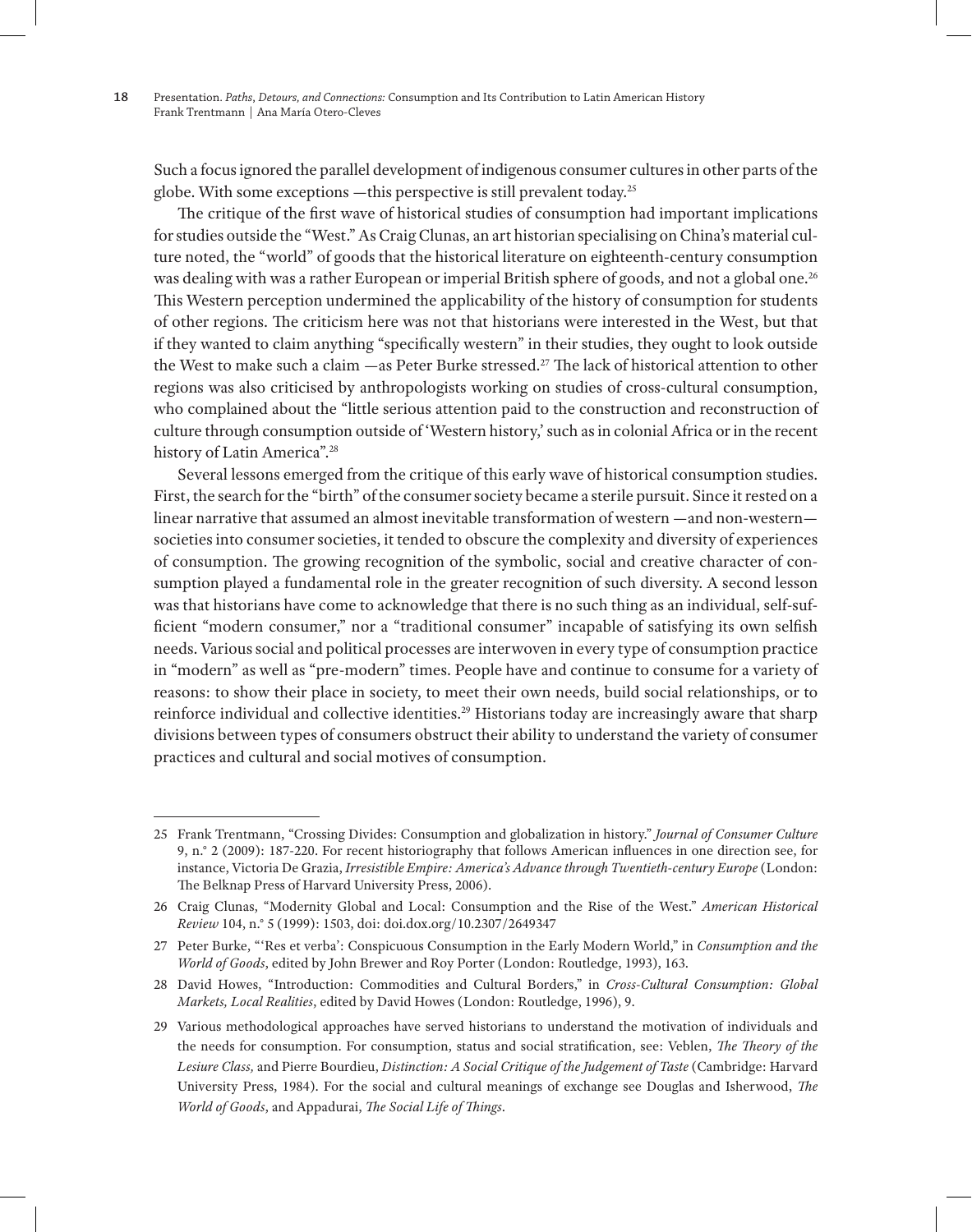Thirdly, questioning the belief about the pervasive power of consumption and its capacity to erode identities has been particularly important for historians writing outside the West. For example, scholars have come to appreciate that the consumption of foreign goods —in particular American goods— did not always amount to an act of resistance, let alone surrender to Western values. More than before, there is now a greater recognition of the active, creative, strategic and critical reception of American goods by other societies.

From the vantage point of Latin American historians, the greatest contribution of critiques of the first studies on consumption, without a doubt, was the call to think about the place of other regions in the history of consumption and to question consumption as an essentially or exclusively Western phenomenon. New histories and geographies of consumption include excellent works on China, India and Africa.30 The last decade has seen an expanding literature on the global flux of commodities. More and more scholars are today concerned with making connections between consumer societies in different settings and regions. These new perspectives have started to "de-centre" the American narrative.<sup>31</sup>

Finally, by focusing not solely in the act of acquiring goods in the marketplace but what happens with the objects after they are bought and the spaces and consumption activities themselves, recent historical research on consumption, has extended the scope of the subject. Historians have explored the social importance of shopping, the political dimension of consumption, the consumer as citizen, the place of consumer practices in the shaping of gender, class and racial identities, the impact of consumer movements, and the social and cultural significance of various practices, such as eating, reading, saving, collecting, and even, stealing. The agenda is still growing and presents great opportunities and great challenges.

## *Starting points, meeting points:* **Recent developments in consumption and history in Latin America**

As in Europe and North America, consumption in Latin America has long been an object of interest to anthropologists, economists, and sociologists. Historians of Latin America, by contrast, have lagged behind. Still, there were some promising directions. And although today "consumption in Latin American historiography is incipient, small, fresh and full of challenges and opportunities" in the words of Natalia Milanesio, "it is a nonconformist newcomer rather than an overpowering 'colonizing force.'" 32

<sup>30</sup> On China see: Craig Clunas, *Superfluous Things: Material Culture and Social Status in Early Modern China* (Urbana: University of Illinois Press, 1991), and his *Empire of Great Brightness: Visual and Material Cultures of Ming China, 1368-1644* (Honolulu: University of Hawaii Press, 2007); Timothy Brook, *The Confusions of Pleasure: Commerce and Culture in Ming China* (Berkeley: University of California Press, 1998); Karl Gerth, *China Made: Consumer Culture and the Creation of the Nation* (Boston: Harvard University Press, 2004); and Frank Dikötter, *Exotic Commodities: Modern Objects and Everyday Life in China* (New York: Columbia University Press, 2007). On Africa: Timothy Burke, *Lifebuoy Men, Lux Women: Commodification, Consumption, and Cleanliness in Modern Zimbabwe* (Durham: Duke University Press, 1996); Jeremy Prestholt, *Domesticating the World: African Consumerism and the Genealogies of Globalization* (Berkeley: University of California Press, 2008).

<sup>31</sup> Trentmann, Introduction, 7 and for an alternative narrative now, Trentmann, *Empire of Things.*

<sup>32</sup> Natalia Milanesio, *Workers go Shopping in Argentina: The Rise of Popular Consumer Culture* (Albuquerque: University of New Mexico Press, 2013), 10.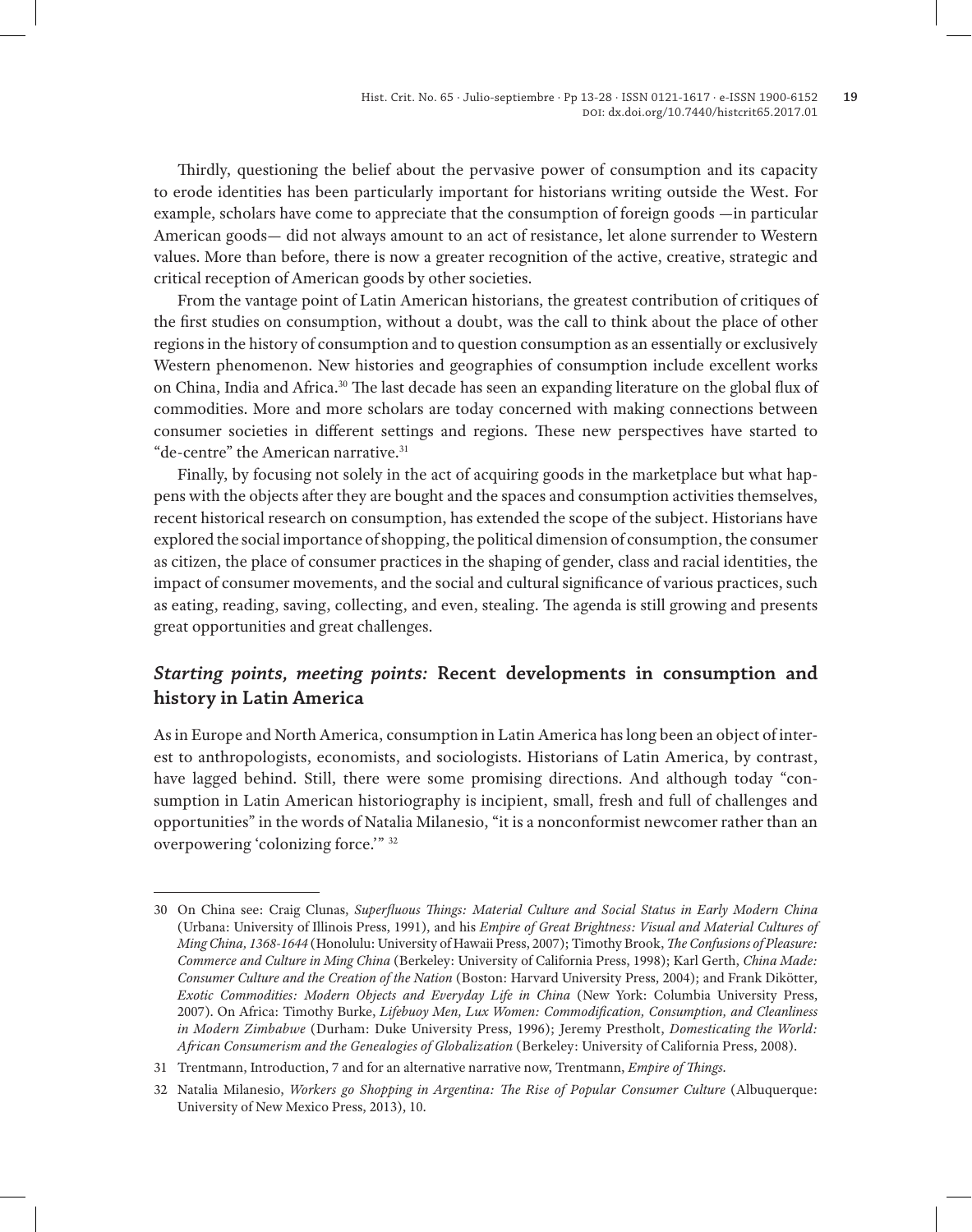Latin American and Atlantic historians have contributed the history of the early modern period by studying the European consumption of goods originating in the New World. Studies on sugar, coffee, chocolate, bananas and cotton have followed their consumption, although mainly outside Latin America. A seminal work here was Sidney Mintz's work *Sweetness and power* (1985). More recent studies of global commodities include that of John Soluri's on bananas, Marcy Norton's on chocolate and tobacco, and Sven Beckert's on cotton.33 Like their peers in Europe, historians of Latin America have explored the emergence of department stores and advertising; a good example is Steven Bunker's recent contribution, *Creating Mexican Consumer Culture in the age of Porfirio Díaz* (2014).34 Debates over consumption, consumerism, and US imperialism have also attracted the attention of several historians, including Ricardo Salvatore and James Woodward with their work on Argentina and Brazil. Julio Moreno's *Yankee don't go home!* (2003) is an eye-opening study of US business, consumption, and nationalism in twentieth-century Mexico.<sup>35</sup>

Instead of offering a comprehensive outline of the historiography of consumption in the region we want here to draw attention to research on consumption that has been especially dynamic in Latin America and underline its potential as well as its limitations. Latin American studies of consumption have had to deal with three main obstacles. First, the emphasis on export-led models of development in social and economic histories —particularly for the nineteenth century— has led to a prioritization of production over consumption. Second, there is the widespread if problematic idea that Latin America is and has been a region of poor people and peasants, not consumers.<sup>36</sup> An third, there is the common assumption that Latin Americans, in their search for modernity and civilization, wanted to "emulate" foreign tastes and practices —whether European or American. This accounts especially for the disproportionate interest in upper-class consumption. 37

Similar to what happened with supply-oriented studies of eighteenth-century Britain, economic historians of Latin America gave priority to export-centred frameworks of analysis to explain Latin America's economic development in the nineteenth century. 38 This, in turn, led historians to focus

36 Milanesio, *Workers Go Shopping in Argentina,* 10.

<sup>33</sup> Sidney Wilfred Mintz, *Sweetness and Power: The Place of Sugar in Modern History* (New York: Penguin Books, 1985). See also, John Soluri, *Banana Cultures: Agriculture, Consumption, and Environmental Change in Honduras and the United States* (Austin: University of Texas Press, 2005); Marcy Norton, *Sacred Gifts, Profane Pleasures: A History of Tobacco and Chocolate in the Atlantic World* (Ithaca: Cornell University Press, 2010), and Sven Beckert, *Empire of Cotton: A Global History* (New York: Knopf, 2015).

<sup>34</sup> Steven Bunker, *Creating Mexican Consumer Culture in the Age of Porfirio Díaz* (Albuquerque: University of New Mexico Press, 2014).

<sup>35</sup> Julio Moreno, *Yankee don't go home!: Mexican Nationalism, American Business Culture, and the Shaping of Modern Mexico, 1920-1950* (Chapel Hill: University of North Carolina Press, 2003).

<sup>37</sup> Jeffrey D Needell, *A Tropical Belle Époque: Elite Culture and Society in Turn-of-the-Century Rio de Janeiro* (Cambridge: Cambridge University Press, 1987) and William Beezley, J*udas at the Jockey Club and Other Episodes of Porfirian Mexico* (Lincoln: University of Nebraska Press, 1989).

<sup>38</sup> Among the studies that maintain this position, see: Enrique Cárdenas, José Antonio Ocampo, and Rosemary Thorp, *The Export Age: The Latin American Economies in the Late Nineteenth and Early Twentieth Centuries* (Houndmills/Basingstoke/Hampshire: Palgrave, 2000); Leslie Bethell, ed., *The Cambridge History of Latin America* vol. 4 (London: Cambridge: Cambridge University Press, 1986); Victor Bulme-Thomas, Jonh Coastworth, Roberto Cortes-Conde, eds., *The Cambridge Economic History of Latin America* vol. 2 (Cambridge: Cambridge University Press, 2008), and Victor Bulmer Thomas, *The Economic History of Latin America since Independence* (Cambridge: Cambridge University Press, 1994).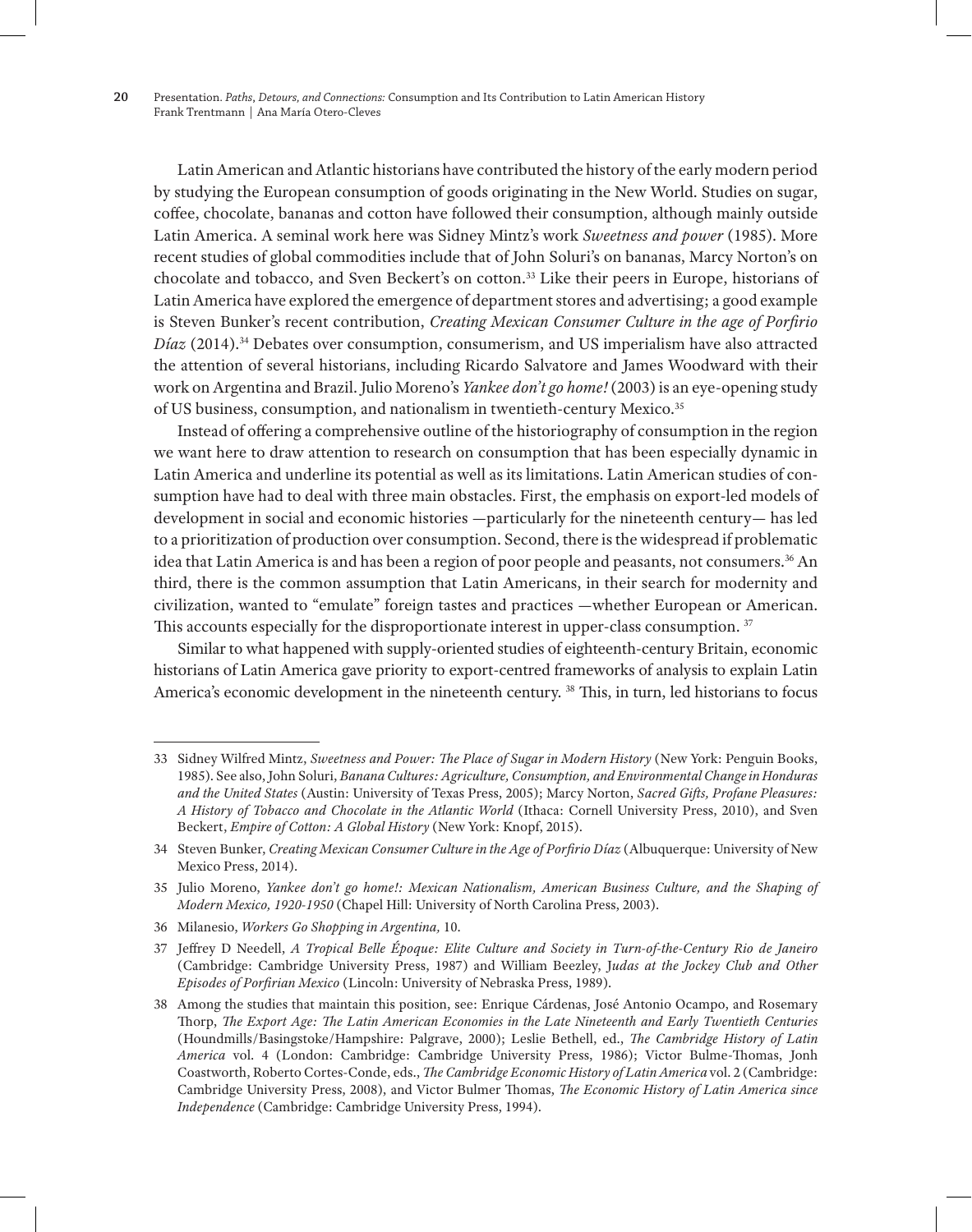on production and exports, and overlook domestic consumer practices. This framework of analysis has been so pervasive, that it continues to dominate commodity histories in Latin America.<sup>39</sup>

The new turn to imports was pioneered by Benjamin Orlove and Arnold J. Bauer in their edited volume *The Allure of the Foreign: Giving Importance to Imports* (1997) and Bauer subsequent *Goods, Power and History: Latin American's Material Culture* (2001).<sup>40</sup> As Fernando Rocci has pointed out, these works appeared almost two decades after consumption studies took off in Europe and North America.41 Bauer's contribution, in particular, amounts to an important synthesis of Latin America's material culture from the pre-Columbian era to the twentieth century.42 Both Bauer and Orlove's works expand the scope of the subject beyond luxury consumption and the emulation of foreign practices. Their publication has stimulated a fresh interest in the region in the history of dress, fashion, and food.43

In contrast to earlier studies of exotic foods and colonial systems of provision, consumption studies in Latin America since the 1990s have paid more attention to national narratives than transnational connections. Argentina and Mexico, in particular, have attracted scholarly attention. These studies have benefitted from the critique and learning prompted by the first wave of historical consumption studies discussed earlier, in particular, making researchers appreciate the relative autonomy of regional consumption spaces and practices. A good case in point is Regina A. Root's *Couture and Consensus: Fashion and Politics in Postcolonial Argentina* which highlights the active, creative rather than passive role of fashion consumers in independent Argentina.44 Instead of telling a story of the uncritical emulation of foreign customs, Root shows not only that dress in the first decades after Independence allowed patriots to distance themselves from the Spanish past, but demonstrates how a new politics of clothing emerged in a newly independent nation.

The older paradigm of emulation and the uncritical adoption of parameters of foreign consumption has further been challenged by Manuel Llorca-Jaña in his recent work on Britain's exports of textiles to the Southern Cone and by Ana María Otero-Cleves in her study of the consumption

<sup>39</sup> Amongst the works worth citing are Steven Topik, Carlos Marichal, and Zephyr L. Frank, *From Silver to Cocaine: Latin American Commodity Chains and the Building of the World Economy, 1500–2000* (Durham: Duke University Press, 2006), and Paul Gootenberg, *Andean Cocaine: The Making of a Global Drug* (Chapel Hill: University of North Carolina Press, 2008).

<sup>40</sup> Arnold J. Bauer and Benjamin Orlove's edited volume *The Allure of the Foreign: Imported Goods in Post-Colonial Latin America* (Ann Arbor: University of Michigan Press, 1997), and Arnold J. Bauer's, *Goods, Power and History: Latin America's Material Culture* (Cambridge: Cambridge University Press, 2001).

<sup>41</sup> Rocchi, "Consumption in Latin America."

<sup>42</sup> Paul Gootenberg for instance considers that by covering all of Latin America, Bauer's work depicts a common consumption culture in the region and, by so doing, overlooks "the insularity of regional patrias chicas until the twentieth century." Paul Gootenberg, "Review: Goods, Power, History: Latin America's Material Culture." Journal of World History 14, n. ° 4 (2003): 561-63.

<sup>43</sup> See, Rebecca Earle, *The Body of the Conquistador Food, Race and the Colonial Experience in Spanish America, 1492-1700* (Cambridge: Cambridge University Press, 2014).

<sup>44</sup> Regina A. Root, *Couture and Consensus: Fashion and Politics in Postcolonial Argentina* (Minneapolis: University of Minnesota Press, 2010).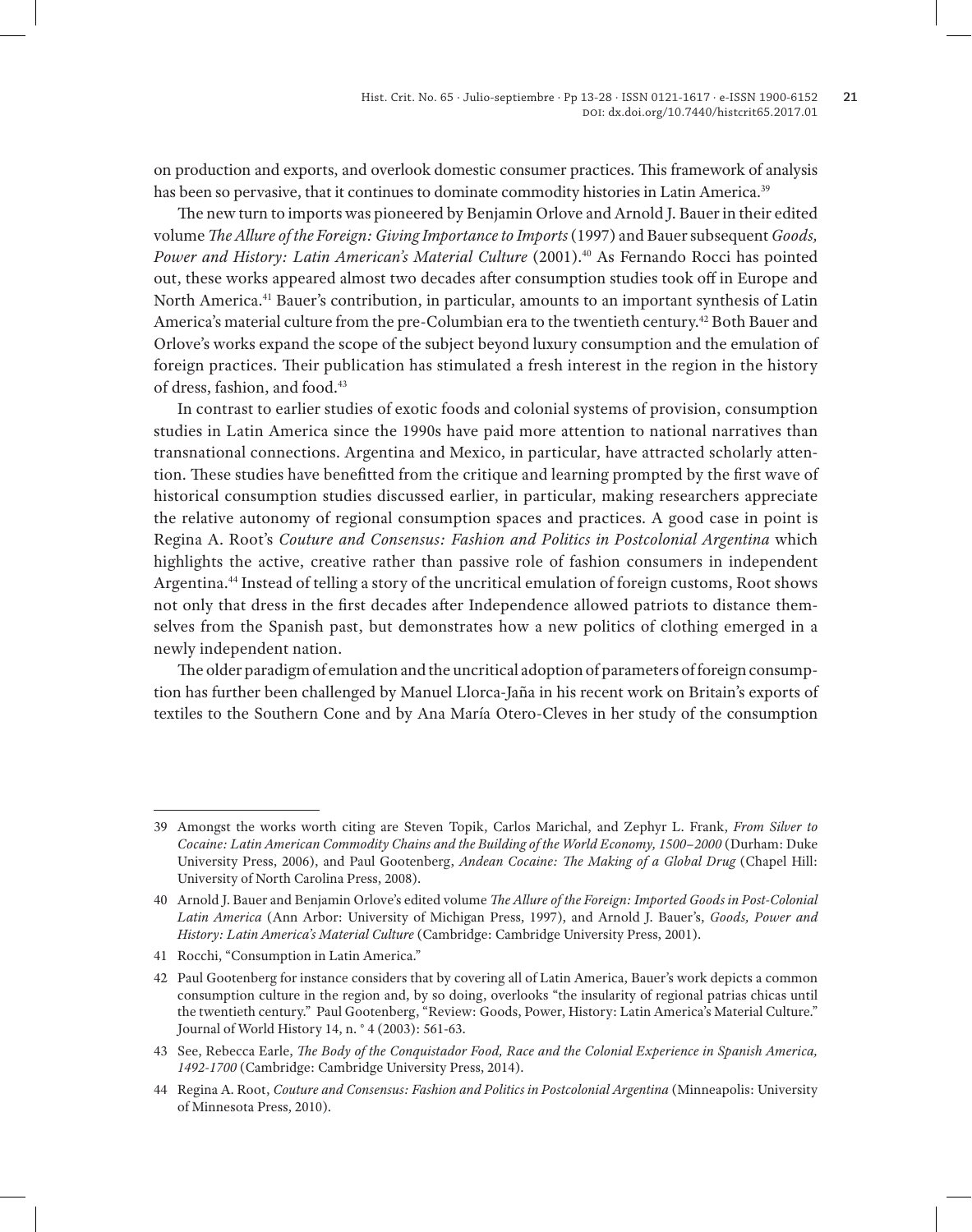of foreign machetes and textiles in nineteenth-century Colombia by the popular sectors.45 Both authors show that European exporters needed to take into account Latin American consumers' specific demands and preferences. They challenge the idea of emulation as the primary motive of consumption and show that European and North American manufactures paid considerable attention to the Latin American market in the nineteenth century.

The emphasis on the political nature of consumption has further helped to put the subject at the centre of the historical discussion in Latin America.46 Of course, Latin American historians had previously touched on consumption as a means to explore broader subjects, such as racial categories, tourism, business culture, and business history, but rarely as a subject in its own right.47 Since 2000, by contrast, historians across the globe began to examine directly the political organization of consumers, the definition of consumer rights,48 the creation of a civic culture around consumption, and the emergence of the citizen-consumer. In her *Consumers' Republic: the Politics of Mass Consumption in Postwar America* (2008), Lizabeth Cohen shows how mass consumption during the New Deal became about more than shopping, a means for Americans to exercise their citizenship. In Latin America, scholarship has also produced important literature recognizing this powerful connection. Eduardo Elena's work *Dignifying Argentina: Peronism, Citizenship, and Mass Consumption* (2011)<sup>49</sup> and Natalia Milanesio's, *Workers Go Shopping in Argentina: The Rise of Popular Consumer Culture* (2013) are prominent examples. While Elena explores the intersection of populism, mass consumption, and the redefinition on national citizenship in Peronist Argentina, Milanesio studies the mid-twentieth-century transformation of Argentina's market culture to reveal how growing sectors of the population became active consumers. This recent connection between politics and consumption in Latin American studies has been stimulated further by the opening of Latin American markets since the 1970s and by globalization.<sup>50</sup>

The focus on the connection between politics and consumption can enhance our knowledge of class dynamics, processes of state formation, civil society, and social movements in nineteenth-

<sup>45</sup> Manuel Llorca-Jaña, *The British Textile Trade in South America in the Nineteenth Century* (Cambridge: Cambridge University Press, 2014) and Ana María Otero-Cleves, "Foreign Machetes and Cheap Cotton Cloth: Popular Consumers and Imported Commodities in Nineteenth-Century Colombia." *Hispanic American Historical Review* 97, n. ° 3 (2017): 423-56.

<sup>46</sup> Frank Trentmann, "Beyond Consumerism: New Historical Perspectives on Consumption." *Journal of Contemporary History* 39, n.°3 (2004): 391, doi: dx.doi.org/10.1177/0022009404044446

<sup>47</sup> Good examples are: Marie Eileen François, *A Culture of Everyday Credit: Housekeeping, Pawnbroking, and Governance in Mexico City, 1750-1920* (Lincoln: University of Nebraska Press, 2006); Lauren Hutchinson Derby, *The Dictator's Seduction: Politics and the Popular Imagination in the Era of Trujillo* (Durham: Duke University Press, 2009); Brian Philip Owensby, *Intimate Ironies: Modernity and the Making of Middle-class Lives in Brazil* (Stanford: Stanford University Press, 2001); Micol Seigel, *Uneven Encounters: Making Race and Nation in Brazil and the United States* (Durham: Duke University Press, 2009).

<sup>48</sup> Ellen Furlough, *Consumer Cooperation in France: The Politics of Consumption, 1834-1930* (Ithaca: Cornell University Press, 1991); and Landon R.Y. Storrs, *Civilizing Capitalism: the National Consumers' League, Women's Activism, and Labor Standards in the New Deal Era* (Chapel Hill: University of North Carolina Press, 2000).

<sup>49</sup> Eduardo Elena' *Dignifying Argentina: Peronism, Citizenship, and Mass Consumption* (Pittsburgh: University of Pittsburgh Press, 2011).

<sup>50</sup> From a cultural studies perspective, see Néstor García Canclini, *Consumers and Citizens: Globalization and Multicultural Conflicts* (Minneapolis: University of Minnesota Press, 2003); from the viewpoint of anthropology, see Maureen O'Dougherty, *Consumption Intensified: The Politics of Middle-class Daily Life in Brazil* (Durham: Duke University Press, 2002).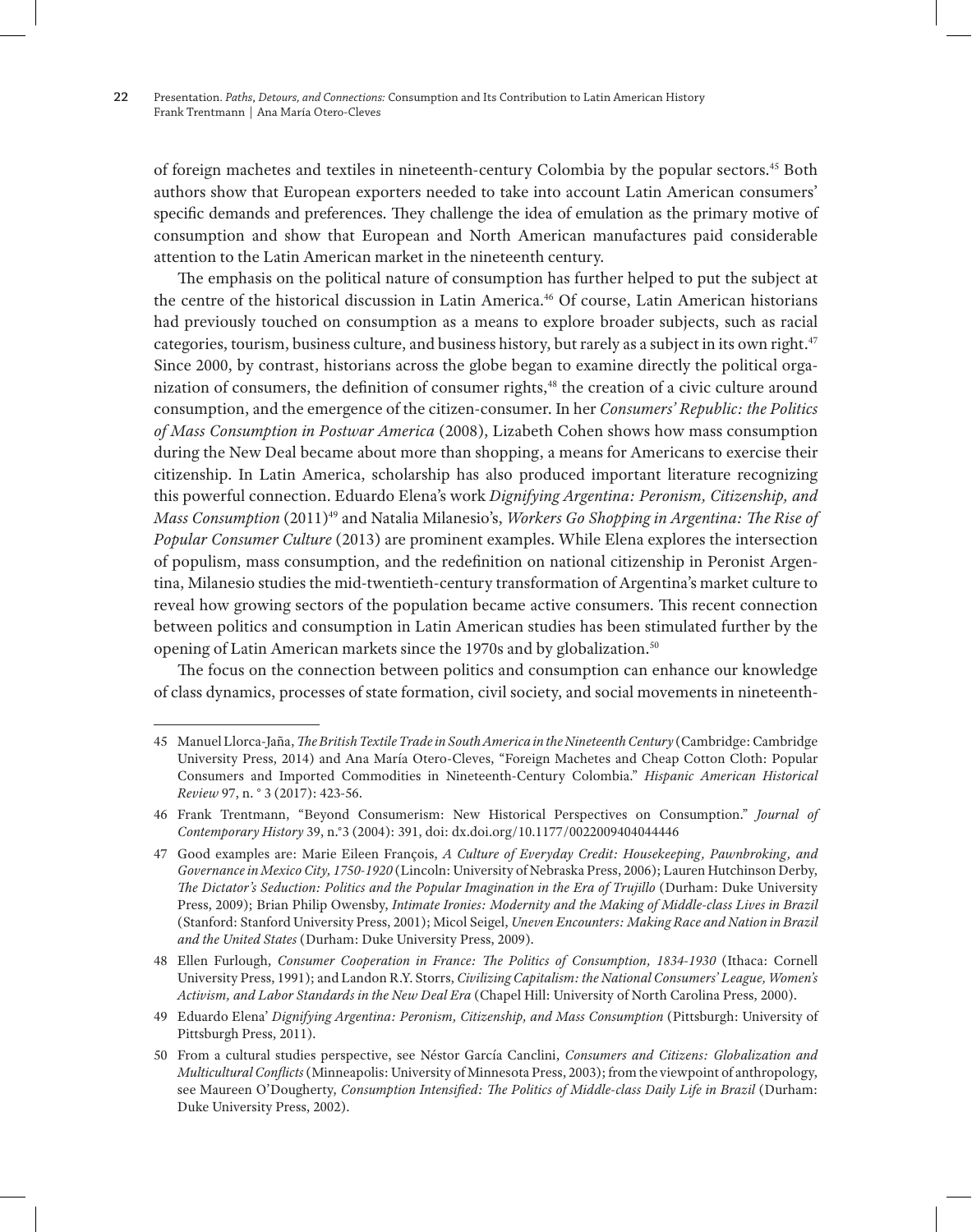and twentieth-century Latin America. These processes, which have occupied social and political history of Latin America for decades, can now be studied from a new perspective. Recognition of the desire and drive of a diverse population to participate in the market, not just as members of the labour force but as consumers broadens our understanding of race, gender, and citizenship.<sup>51</sup> In turn, it encourages a creative dialogue between economic history and social and cultural history; a dialogue that Latin American historians have been calling for some time.52 Topics that have been studied almost to the point of exhaustion by Latin American scholars —such as nationalism— are being revitalised by studies of consumption.53 For the study of liberalism and political economy in the nineteenth-century —greater attention to consumption could stimulate a conversation between intellectual and cultural history.

The study of a wider range of spaces of consumption and their relationship with the construction of new identities in Latin America can deepen our understanding of everyday practices and connect studies of consumption with those of Latin American urban history. A lot of research remains to be done on the relationship between consumption, space and the environment. Finally, —greater attention to consumption can also broaden the study of topics that are well established in historiography, such as research on childhood and youth.

## **Future challenges of studies of consumption**

It seems almost natural that the meeting point for scholars of consumption is transnational and global history. In the introduction to *The Oxford Handbook of the History of Consumption*, where he discusses new questions and fields of research, Frank Trentmann calls for a greater emphasis on the diversity of regional experiences in studies of both transnational circulations of goods and globalization. Clearly, for this enterprise to be fruitful it has to been done in light of Latin America's and other region's capacity to transform, question, and change the course of transnational exchanges and global connections and not as an "add-on" to an existing narrative. As we have argued in the first section of this essay the model of the "consumer society" has been more harmful than beneficial. Greater appreciation of the diversity of connections will enable us to understand the fragmented, non-lineal, and heterogeneous nature of consumer societies. This call also invites historians to recognize the diversity of practices in the Latin American context. There are limited insights from studying Latin America as a whole. Its diversity has to be recognized without falling into solid national narratives either. What unites and what differentiates Latin Americans should be of interest of students of consumption in the region.

The other three fields for future research singled out by Trentmann are public consumption, temporal and spatial meanings, and material use.54 The role of the state in systems of provisions —ranging from food subsidies to pensions and welfare services— makes for a fertile field of study. When it comes to Latin America, however, the last two fields are perhaps of particular interest.

<sup>51</sup> Otero-Cleves, "Foreign Machetes and Cheap Cotton Cloth," 456.

<sup>52</sup> Gilbert M. Joseph, ed., *Reclaiming the Political in Latin American History: Essays from the North* (Durham: Duke University Press, 2001).

<sup>53</sup> See, for instance, the variety of perspectives on nationalism and consumption in *The Oxford Handbook of the History of Consumption* (Oxford: Oxford University Press, 2013).

<sup>54</sup> Trentmann, Introduction, 9-20.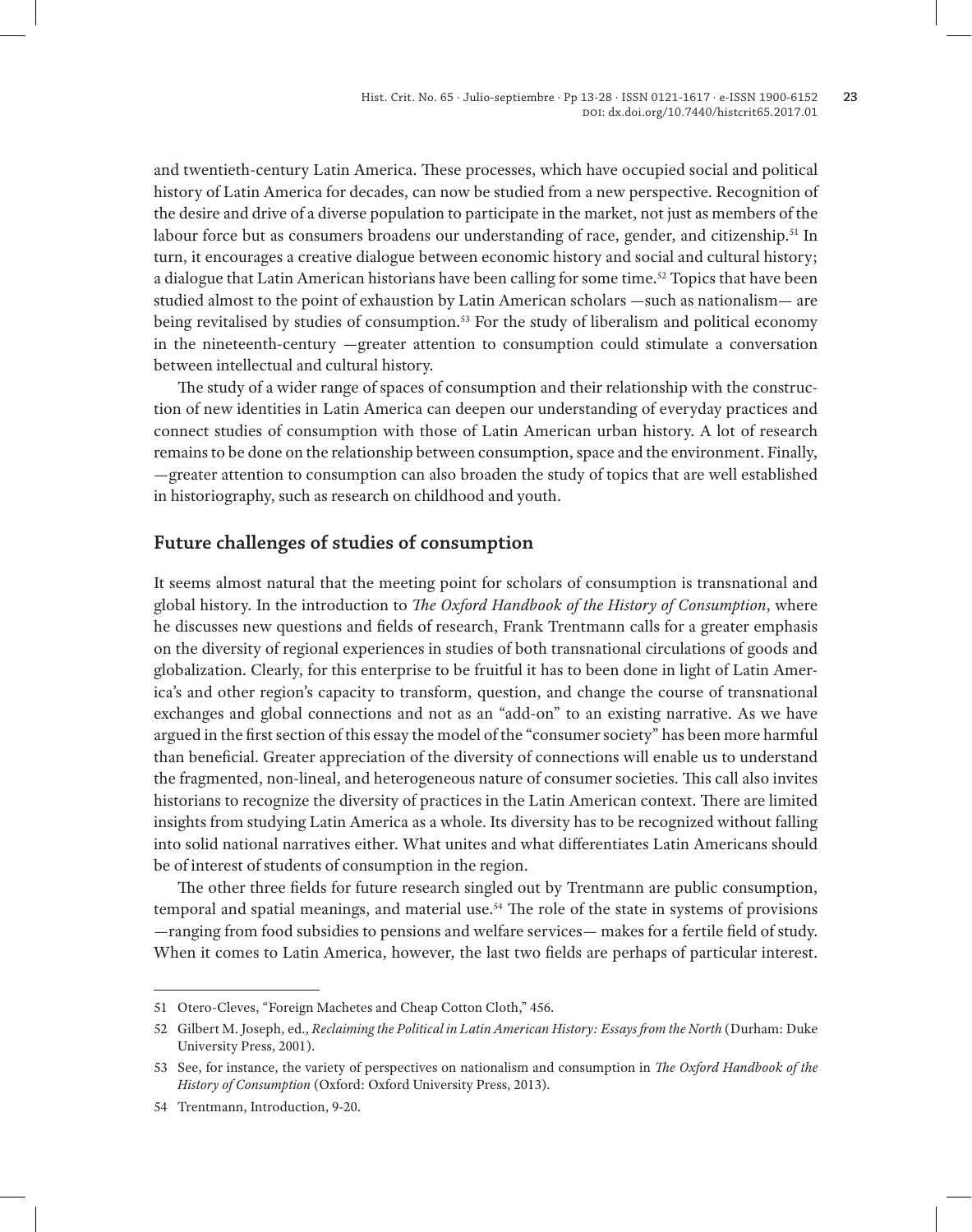One of the greatest contributions of anthropology to the study of consumption has been an invitation to see objects as vehicles of social life —and to analyse their symbolic and communicative function and meaning. Goods and the access to (or lack of) them construct meanings and create identities. A closer study to Latin American societies —past and present— can thus show the extent to which impediments to the access goods augment significantly the cultural and political value of a given object.

By defining consumption in relation to scarcity, Latin American historians could challenge long-established characterizations of the consumer society, and remind scholars that consumption does not equal affluence and does not only take place in rich countries. What has been seen as a set of economic limits by earlier scholars could be reclaimed and re-evaluated by historians as they explore how "luxuries," "necessities" and "foreign" goods were flexible than often assumed in societies with fewer resources and greater constraints on consumption, such as Latin America.<sup>55</sup>

We need a more nuanced understanding of the life cycles of objects in "non-affluent" as well as "affluent" societies —and the meanings and values they carry. Regardless of time and space, historians of consumption should investigate the diverse forms of knowledge, associations, and identities that objects evoke for individuals and societies. There is a lot that remains to be found out about the forces that inscribe social meanings to certain commodities and obscure others.

Finally, we need to explore in greater depth the relationship between materiality and consumption practices. As historians we must not forget that things have functions as well as meanings. Materiality is a part of social practices. In Latin America, scarcity has meant that the utility and materiality of goods played a critical role in shaping consumption practices and the meanings of goods. Humans and things depend on each other, in Latin America as anywhere else. For historians, this material fact is the meeting and the starting point for future studies on consumption.

## **Bibliography**

- 1. Agnew, Jean-Christophe. "Coming up for Air: Consumer Culture in Historical Perspective." In *Consumption and the World of Goods*, edited by John Brewer and Roy Porter*.* London: Routledge, 1993.
- 2. Agnew, Jean-Christophe. *Worlds Apart: The Market and the Theatre in Anglo American Thought, 1550–1750*. Cambridge: Cambridge University Press, 1986.
- 3. Appadurai, Arjun. *The Social Life of Things*. *Commodities in Cultural Perspective.* Cambridge: Cambridge University Press, 1986.
- 4. Baudrillard, Jean. *Selected Writings*. Stanford: Stanford University Press, 2001.
- 5. Bauer, Arnold J. and Benjamin Orlove, editors. *The Allure of the Foreign: Imported Goods in Postcolonial Latin America.* Ann Arbor: University of Michigan Press, 1997.
- 6. Bauer, Arnold J., *Goods, Power and History: Latin America's Material Culture.* Cambridge: Cambridge University Press, 2001.
- 7. Beckert, Sven. *Empire of Cotton: A Global History*. New York: Knopf, 2015.
- 8. Beezley, William. *Judas at the Jockey Club and Other Episodes of Porfirian Mexico*. Lincoln: University of Nebraska Press, 1989.

<sup>55</sup> On the relevance of labels and the categorization of goods, see Karl Gerth, *China Made: Consumer Culture and the Creation of the Nation* (Cambridge: Harvard University, Press, 2003), 9.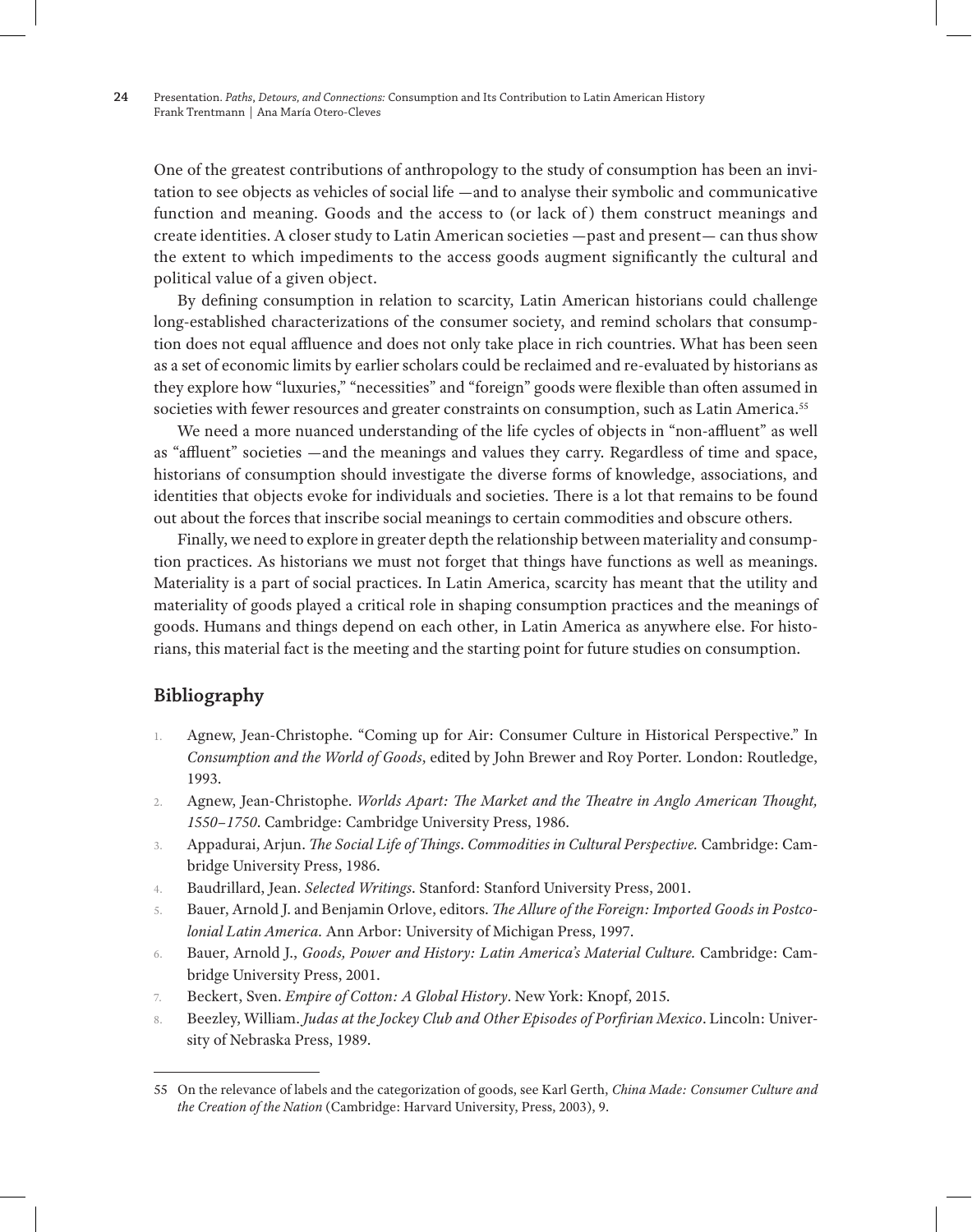- 9. Berg, Maxine. *Luxury and Pleasure in Eighteenth-Century Britain*. Oxford: Oxford University Press, 2010.
- 10. Bethell, Leslie, editor. *The Cambridge History of Latin America*, volume 4. Cambridge: Cambridge University Press, 1986.
- 11. Breen, T. H. " 'Baubles of Britain': The American and Consumer Revolutions of the Eighteenth Century." *Past and Present* n.° 119 (1988): 73-104.
- 12. Breen, T. H. "An Empire of Goods: The Anglicization of Colonial America, 1690-1776." *Journal of British Studies,* 25, n. ° 4 (1986): 467-99.
- 13. Breen, T. H. *The Marketplace of Revolution: How Consumer Politics shaped American Independence*. New York: Oxford University Press, 2004.
- 14. Brewer, John. "The Error of Our Ways: Historians and the Birth of Consumer Society" (www. consume.bbk.ac.uk, Working Paper No. 012), June 2004.
- 15. Bulme-Tomas, Victor, Jonh Coastworth, Roberto Cortés-Conde, editors. *The Cambridge Economic History of Latin America*, volume 2. Cambridge: Cambridge University Press, 2008.
- 16. Bulmer Thomas, V. *The Economic History of* Latin America *since Independence*. Cambridge: Cambridge University Press, 1994.
- 17. Bunker, Steven. *Creating Mexican Consumer Culture in the Age of Porfirio Díaz*. Albuquerque: University of New Mexico Press, 2014.
- 18. Burke, Peter. "'Res et verba': Conspicuous Consumption in the Early Modern World." In *Consumption and the World of Goods*, edited by John Brewer and Roy Porter*.* London: Routledge, 1993.
- 19. Burke, Timothy. *Lifebuoy Men, Lux Women: Commodification, Consumption, and Cleanliness in Modern Zimbabwe.* Durham: Duke University Press, 1996.
- 20. Campbell, Colin. "The Sociology of Consumption." In *Acknowledging Consumption: A Review of New Studies*, edited by Daniel Miller. London: Routledge, 1996.
- 21. Cárdenas, Enrique, José Antonio Ocampo, and Rosemary Thorp. *The Export Age: The Latin American Economies in the Late Nineteenth and Early Twentieth Centuries*. Houndmills/Basingstoke/ Hampshire: Palgrave, 2000.
- 22. Clunas, Craig. "Modernity Global and Local: Consumption and the Rise of the West." *American Historical Review* 104, n.° 5 (1999): 1503, doi: doi.dox.org/10.2307/2649347
- 23. Clunas, Craig. *Empire of Great Brightness: Visual and Material Cultures of Ming China, 1368–1644*. Honolulu: University of Hawaii Press, 2007.
- 24. Clunas, Craig. *Superfluous Things: Material Culture and Social Status in Early Modern*. Urbana: University of Illinois Press, 1991.
- 25. Cohen, Lizabeth. *Consumers' Republic: The Politics of Mass Consumption in Postwar.* New York: Vintage Books, 2004.
- 26. Cross, Gary S., and John K. Walton. *The Playful Crowd Pleasure Places in the Twentieth Century.*  New York: Columbia University Press, 2005.
- 27. De Grazia, Victoria. *Irresistible Empire: America's advance through twentieth-century Europe.*  London: The Belknap Press of Harvard University Press, 2006.
- 28. Dikötter, Frank. *Exotic Commodities: Modern Objects and Everyday Life in China*. New York: Columbia University Press, 2007.
- 29. Douglas, Mary and Baron Isherwood. *The World of Goods: Towards an Anthropology of Consumption*. London: Lane, 1978.
- 30. Durkheim, Emile. *The Elementary Forms of Religious Life*. New York: Free, 1996.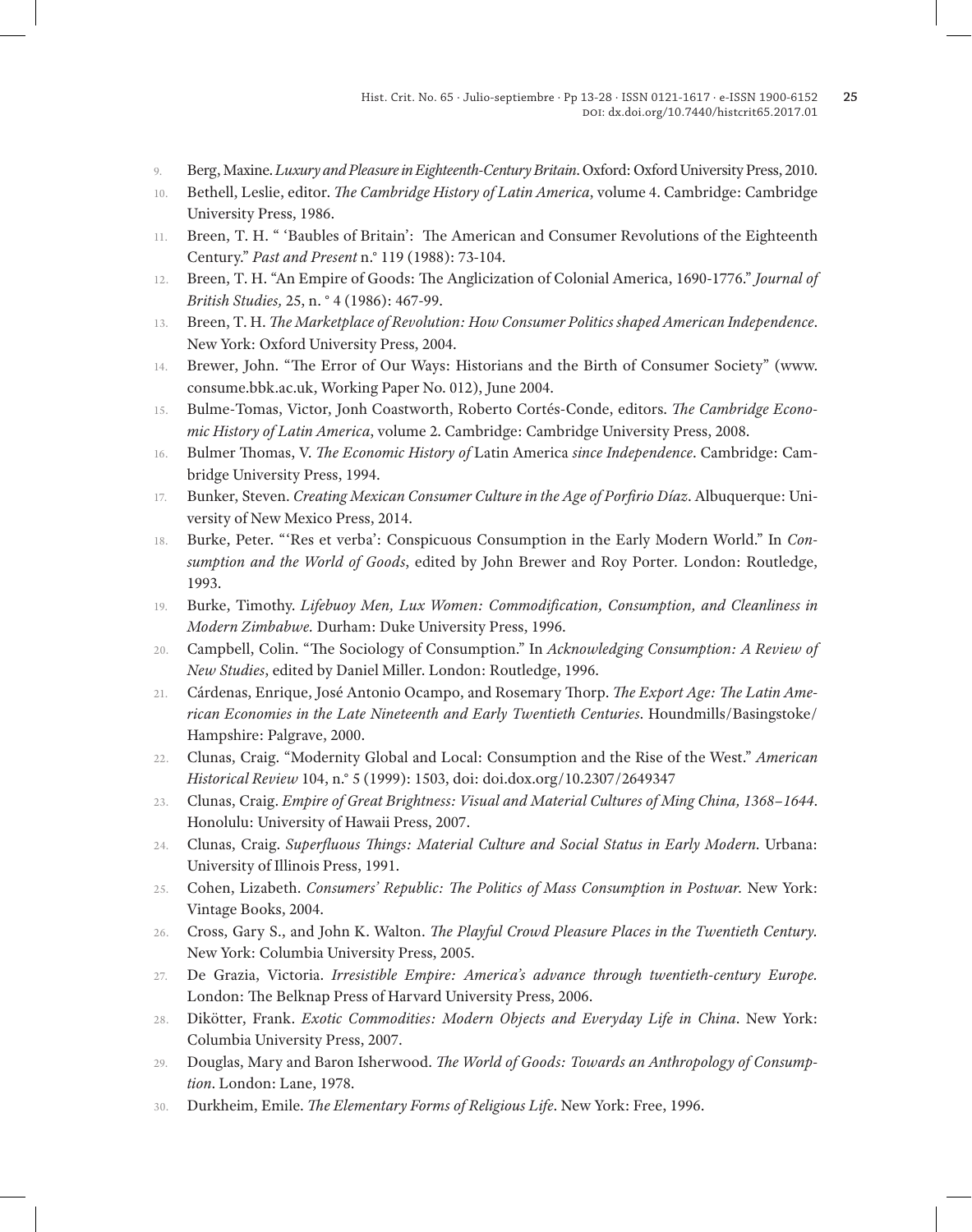- 31. Dyer, Christopher. *An age of transition? Economy and Society in England in the later Middle Ages*. Oxford: Oxford University Press, 2005.
- 32. Elena, Eduardo. *Dignifying Argentina: Peronism, Citizenship, and Mass Consumption.* Pittsburgh: University of Pittsburgh Press, 2011.
- 33. Fine, Ben and Ellen Leopold. "Consumerism and the Industrial Revolution." *Social History* 15, n.° 2 (1990): 151-79, doi: dx.doi.org/10.1080/03071029008567764
- 34. François, Marie Eileen. *A culture of everyday credit housekeeping, pawnbroking, and governance in Mexico City, 1750-1920*. Lincoln: University of Nebraska Press, 2006.
- 35. Furlough, Ellen. *Consumer Cooperation in France: The Politics of Consumption, 1834-1930*. Ithaca: Cornell University Press, 1991.
- 36. García Canclini, Néstor. *Consumers and Citizens: Globalization and Multicultural Conflicts*. Minneapolis: University of Minnesota Press, 2003.
- 37. Gerth, Karl. *China Made: Consumer Culture and the Creation of the Nation*. Cambridge: Harvard University Press, 2003.
- 38. Glickman, Lawrence B. "Bibliographical Essay." In *Consumer Society in American History: A Reader*. Ithaca: Cornell University Press, 2005.
- 39. Gootenberg, Paul. "Review: Goods, Power, History: Latin America's Material Culture." *Journal of World History* 14, n. ° 4 (2003): 561-63.
- 40. Gootenberg, Paul. *Andean Cocaine: The Making of a Global Drug*. Chapel Hill: University of North Carolina Press, 2008.
- 41. Hebdige, Dick. *Subculture: The Meaning of Style*. London/New York: Routledge, 1979.
- 42. Horkheimer, Max and Theodor Adorno. "The Culture Industry: Enlightenment as Mass Deceptions." In *Dialectic of Enlightenment: Philosophical Fragments*. Stanford: Stanford University Press, 2002.
- 43. Howes, David, editor. *Cross-Cultural Consumption: Global Markets, Local Realities*. London: Routledge, 1996.
- 44. Hutchinson Derby, Lauren. *The Dictator's Seduction: Politics and the Popular Imagination in the Era of Trujillo*. Durham: Duke University Press, 2009.
- 45. Joseph, Gilbert M., editor. *Reclaiming the Political in Latin American History: Essays from the North*. Durham: Duke University Press, 2001.
- 46. Laird, Walker. *Advertising Progress: American Business and the Rise of Consumer Marketing.* Baltimore: The Johns Hopkins University Press, 1998.
- 47. Lears, Jackson. *Fables of Abundance: A Cultural History of Advertising in America.* New York: Basic Books, 1994.
- 48. Llorca-Jaña, Manuel. *The British Textile Trade in South America in the Nineteenth Century.* Cambridge: Cambridge University Press, 2014.
- 49. Marchand, Roland. *Advertising the American Dream: Making Way for Modernity, 1920-1940.* Berkeley: University of California Press, 1985.
- 50. Marcuse, Herbert. *One Dimensional Man. Studies in the Ideology of Advanced Industrial Society*. London: Routledge & K. Paul, 1964.
- 51. McKendrick, Neil, John Brewer and J.H. Plumb. *The Birth of a Consumer Society: The Commercialization of Eighteenth-Century England*. Bloomington: Indiana University Press, 1982.
- 52. Milanesio, Natalia. *Workers go Shopping in Argentina: The Rise of Popular Consumer Culture*. Albuquerque: University of New Mexico Press, 2013.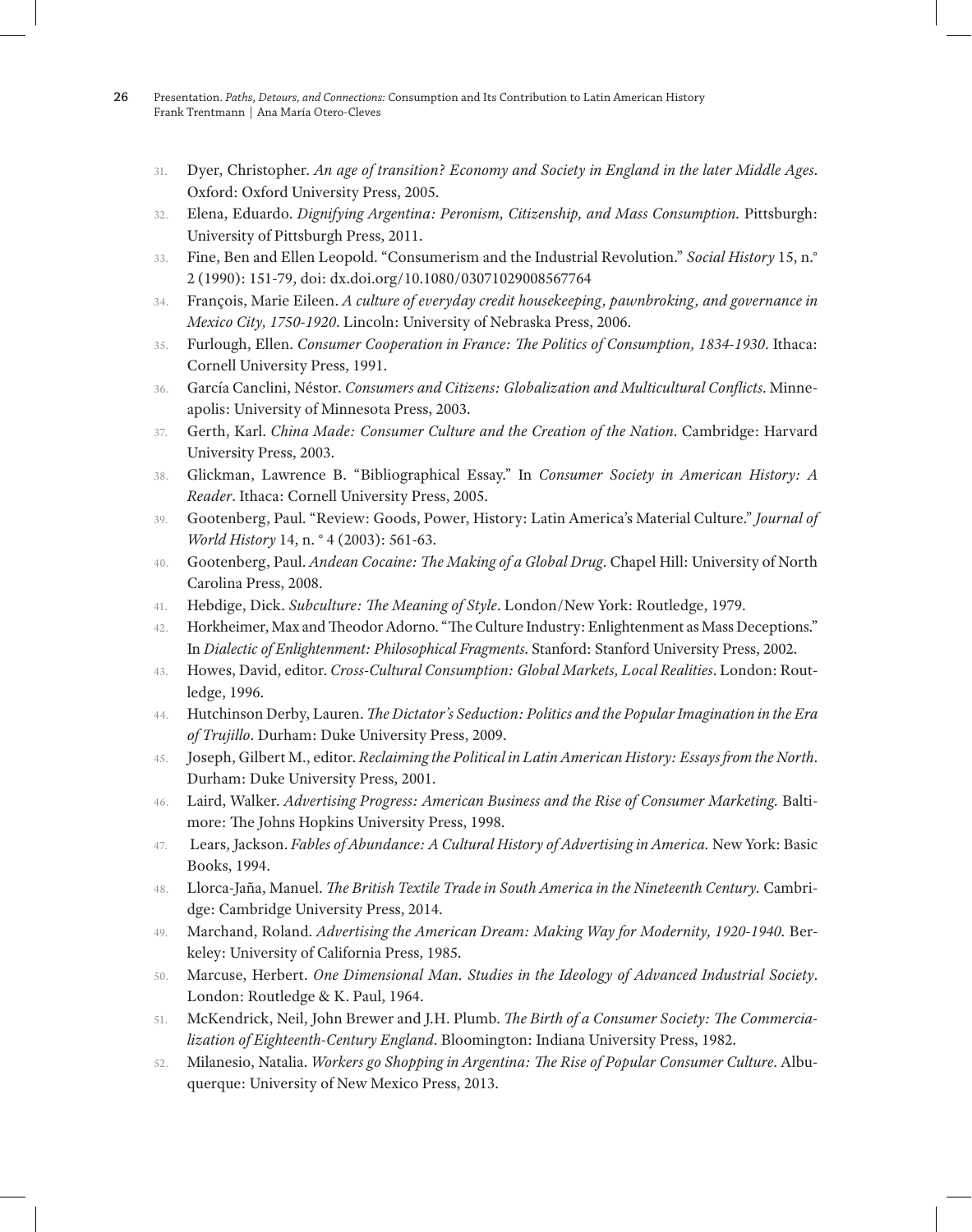- 53. Mintz, Sidney Wilfred. *Sweetness and Power: The Place of Sugar in Modern History*. New York: Penguin Books, 1985.
- 54. Moreno, Julio. *Yankee don't go home!: Mexican Nationalism, American Business Culture, and the Shaping of Modern Mexico, 1920-1950*. Chapel Hill: University of North Carolina Press, 2003.
- 55. Moya, José C., editor. *The Oxford Handbook of Latin American History*. Oxford: Oxford University Press, 2012.
- 56. Needell, Jeffrey D., *A Tropical Belle Époque: Elite Culture and Society in Turn-of-the-century Rio de Janeiro*. Cambridge: Cambridge University Press, 1987.
- 57. Norton, Marcy. *Sacred Gifts, Profane Pleasures: A History of Tobacco and Chocolate in the Atlantic World*. Ithaca: Cornell University Press, 2010.
- 58. O'Dougherty, Maureen. *Consumption Intensified: The Politics of Middle-class Daily Life in Brazil*. Durham: Duke University Press, 2002.
- 59. Otero-Cleves, Ana María. "Foreign Machetes and Cheap Cotton Cloth: Popular Consumers and Imported Commodities in Nineteenth-Century Colombia." *Hispanic American Historical Review*  97, n. ° 3 (2017): 423-56.
- 60. Owensby, Brian Philip. *Intimate Ironies: Modernity and the Making of Middle-class Lives in Brazil*. Stanford: Stanford University Press, 2001.
- 61. Packard, Vance. *The Hidden Persuaders*. London: Penguin, 1957.
- 62. Prestholt, Jeremy. *Domesticating the World: African Consumerism and the Genealogies of Globalization*. Berkeley: University of California Press, 2008.
- 63. Rappaport, Erika Diane. *Shopping for Pleasure: Women in the Making of London's West End*. Chichester: Princeton University Press, 2001.
- 64. Rocchi, Fernando. "Consumption in Latin America." *Oxford Handbooks Online* (2017): s/p., doi: dx.doi.org/10.1093/oxfordhb/9780199935369.013.14
- 65. Root, Regina A. *Couture and Consensus: Fashion and Politics in Postcolonial Argentina*. Minneapolis: University of Minnesota Press, 2010.
- 66. Rostow, W. W. *The Process of Economic Growth*. Oxford: Clarendon Press, 1953.
- 67. Seigel, Micol. *Uneven Encounters: Making Race and Nation in Brazil and the United States*. Durham: Duke University Press, 2009.
- 68. Shammas, Carole. *The Pre-Industrial Consumer in England and America*. Oxford: Clarendon Press, 1990.
- 69. Soluri, John. *Banana Cultures: Agriculture, Consumption, and Environmental Change in Honduras and the United States.* Austin: University of Texas Press, 2005.
- 70. Sombart, Werner. *Luxury and Capitalism*. Ann Arbor: University of Michigan Press, 1967.
- 71. Storrs, Landon R.Y. *Civilizing Capitalism: The National Consumers' League, Women's Activism, and Labor Standards in the New Deal Era*. Chapel Hill: University of North Carolina Press, 2000.
- 72. Timothy Brook. *The Confusions of Pleasure: Commerce and Culture in Ming China.* Berkeley: University of California Press, 1998.
- 73. Topik, Steven, Carlos Marichal, and Zephyr L. Frank. *From Silver to Cocaine: Latin American Commodity Chains and the Building of the World Economy, 1500–2000*. Durham: Duke University Press, 2006.
- 74. Trentmann Frank. *Empire of Things: How We Became a World of Consumers, from the Fifteenth Century to the Twenty-First*. London: Allen Lane, 2016.
- 75. Trentmann, Frank. "Beyond Consumerism: New Historical Perspectives on Consumption." *Journal of Contemporary History* 39, n.°3 (2004): 391, doi: dx.doi.org/10.1177/0022009404044446